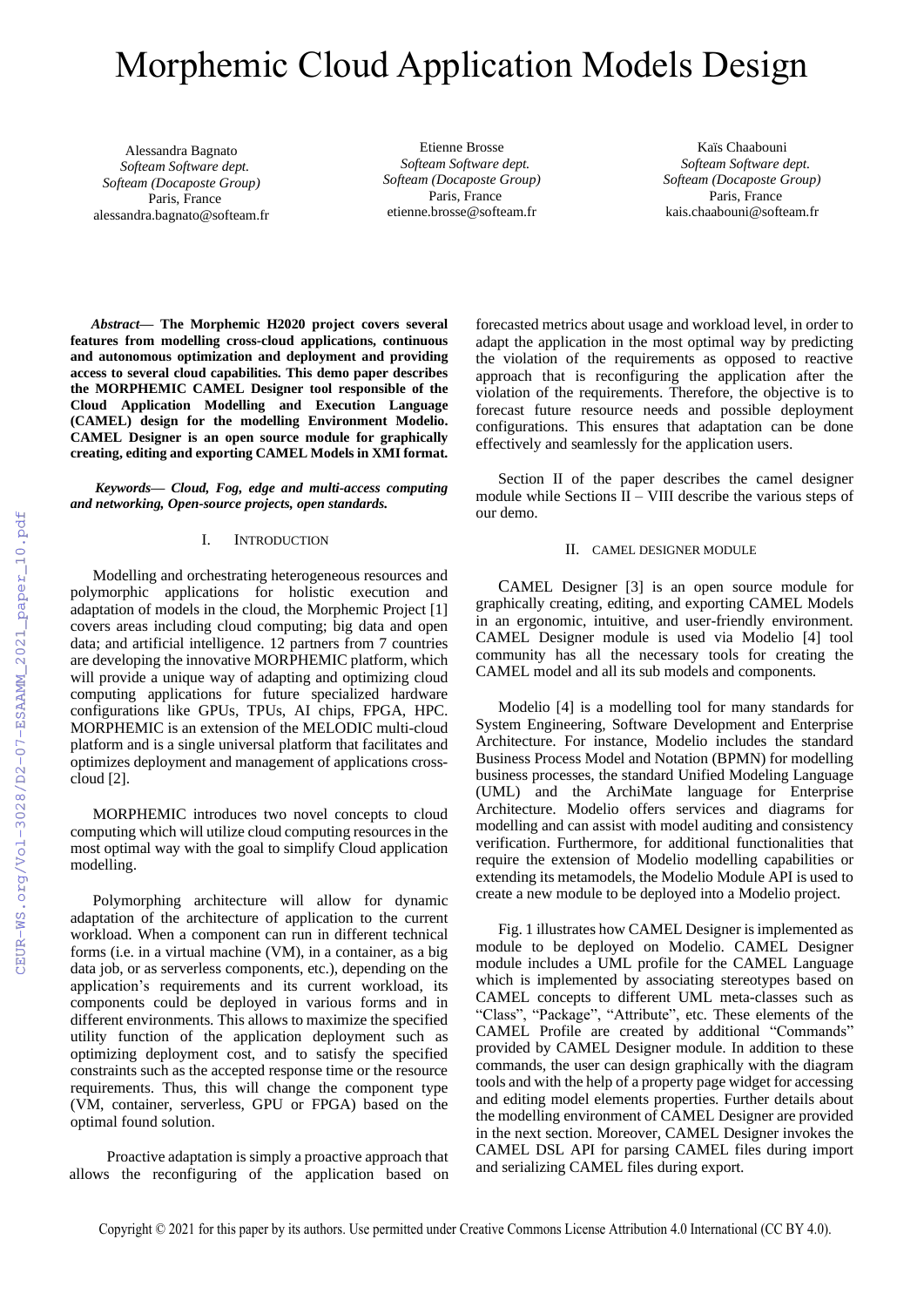

Fig. 1: CAMEL Designer Module and Modelio Overview

Fig. 2 illustrates the modelling environment provided by Modelio which contains a model explorer depicted on the left side of Fig. 2. This model explorer shows the hierarchy of the persisted model elements and allows to create, delete and copy/paste other model elements. On the right side of Fig. 2, the diagram represents how the elements in the model are represented and linked together. In addition, a set of tools is provided for each diagram to allow the user to modify the model such as adding new elements, properties, dependencies or just customizing the visual appearance of the elements illustrated in the diagram. Moreover, other commands can be called directly on elements from the model explorer by right clicking the selected element and executing the command which may bring changes to the model. Finally, on the bottom of Fig. 2, the properties section displays a list of properties of the selected element and allows the user to edit these properties.



Fig. 2: Modelio Environment for CAMEL Designer

#### III. CAMEL MODELS MANAGEMENT

The first step of starting with CAMEL Designer is to create and open a Modelio project and deploy CAMEL Designer module into the project. To create a new CAMEL Model, simply right click a package where you wish to create your CAMEL model and select the command "Create a new CAMEL Model" (see Fig. 3). In a similar way, this applies to importing existing CAMEL Models files on CAMEL or XMI format. As a result, a new CAMEL Model is created, and a new diagram is opened to edit the newly created CAMEL Model.



Fig. 3: Create a CAMEL Model Command

After having successfully created a CAMEL model, you can then create sub-models on CAMEL model root by clicking on the tools displayed on the palette tools on the left of the CAMEL Model diagram. For example, Fig. 4 showsthe palette tools on the left where it is used to create the Requirement Model and the Type Model.



Fig. 4: CAMEL Model Diagram Tools

#### IV. CAMEL DEPLOYMENT SPECIFICATION

The first step of starting with CAMEL Designer is to create and open Modelio/Camel project with a CAMEL model containing a Deployment model and an associated Deployment diagram. Once the CAMEL model is initialized, the user can create a Deployment model and diagram as depicted in Fig. 5. By using the tools, as shown in Fig. 5, the deployment model can be enriched with dedicated deployment concepts.



Fig.5: Simple CAMEL Component deployment

## V. CAMEL REQUIREMENT SPECIFICATION

The user can create a Requirement model and diagram as depicted in Fig. 6. By using the tools provided by the CAMEL Requirement diagram, the user can specify the CAMEL concepts related to its Requirement aspects. These aspects could include the definition of several requirements, their grouping inside a "RequirementSet" and finally their reference by a software component for example, as depicted in Fig. 6.